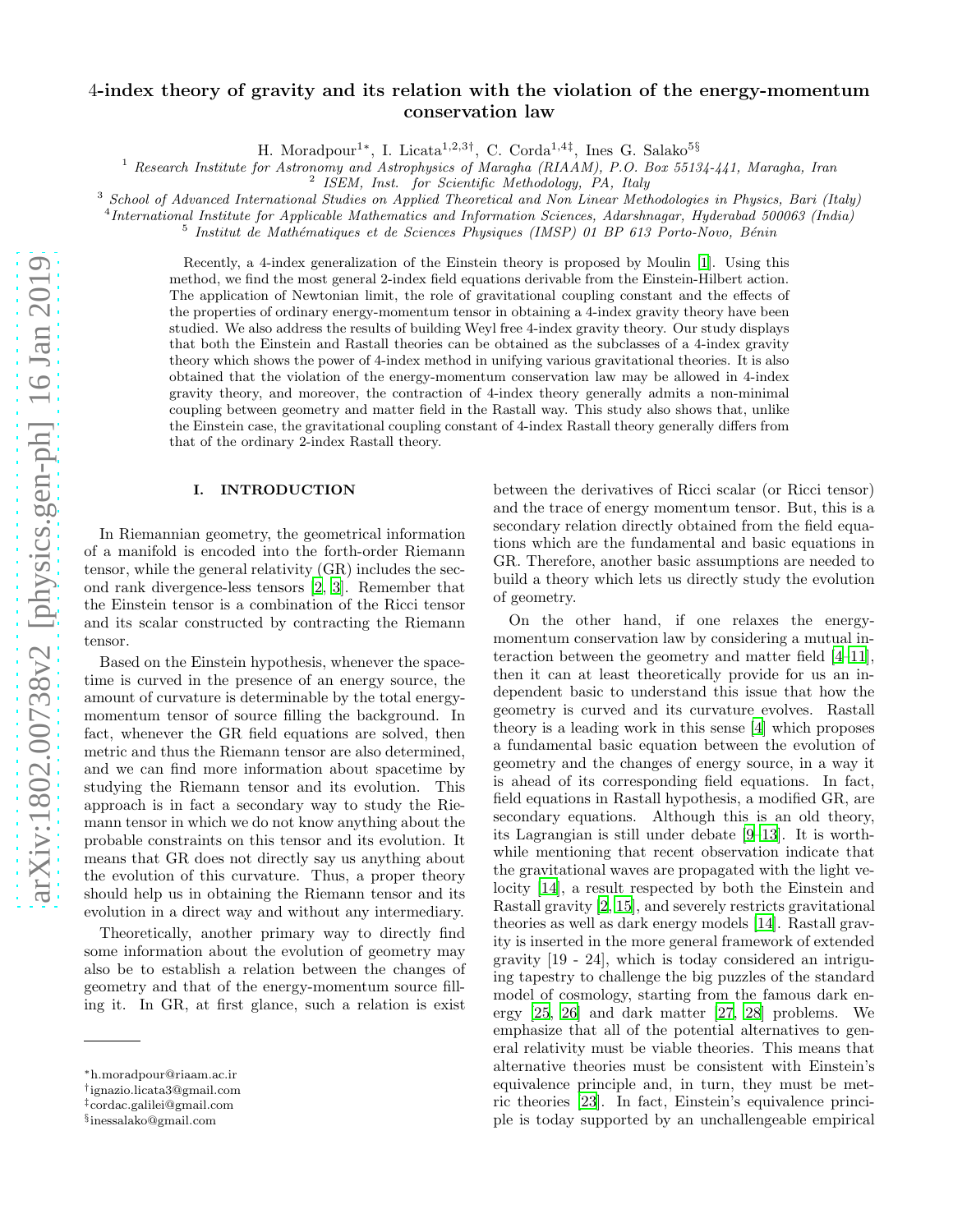evidence [\[23](#page-7-5)], being considered at the level of an important law of Nature. Another request is that alternative theories must pass the solar system tests. As a consequence, deviations of extended theories from standard general relativity must be weak [\[19,](#page-7-6) [20\]](#page-7-7). Remarkably, the nascent gravitational wave astronomy [\[29](#page-7-8)] could be a useful tool in order to discriminate among Einstein gravity, Rastall gravity and other potential alternative theories [\[15,](#page-7-0) [19](#page-7-6), [20](#page-7-7)]. In fact, important differences between general relativity and extended theories can be pointed out in the linearized theory of gravity [\[19,](#page-7-6) [20\]](#page-7-7).

Recently, a 4-index generalization of general relativity has been introduced to relate the Riemann tensor to the energy-momentum sources filling the spacetime [\[1\]](#page-6-0). Therefore, it is a theory may directly help us in modelling the evolution of geometry and thus its curvature. In this approach, the gravitational field contribution to the total energy-momentum tensor is separated from other sources, and it is related to the Weyl tensor defined as [\[3](#page-6-2)]

<span id="page-1-4"></span>
$$
C_{ijkl} = R_{ijkl} - \frac{1}{n-1} (g_{ijkp} R^p_{\ l} + g_{ijpl} R^p_{\ k}) + \frac{1}{n(n-1)} g_{ijkl} R,
$$
\n(1)

and is zero for conformal flat spacetimes.

Therefore, the view of Ref [\[1\]](#page-6-0) claims that the gravitational field has not any effects in conformal flat spacetimes which are indeed curved. If we accept the Einstein idea that spacetime is curved by energy sources, then this property of Weyl tensor will establishes an inconsistency with his idea. It is because conformal flat spacetimes are in fact curved whereas their Weyl tensor is zero. In fact, if physics is formulated in terms of this tensor, then some information will be disappeared whenever we face with conformal flat spacetimes such as the FRW geometry. It means that, in this situation, we should probably establish another set of equations to get the missed information meaning that the theory is incomplete. Briefly, this tensor does not has a unique behavior in front of the existence of curvature. Hence, although Weyl tensor includes some information about the geometry, due to its dual behavior against the existence of curvature, one may argue that a true 4-index generalization of Einstein theory should not include Weyl tensor.

Based on the above argument, we are going to show that the 4-index approach, introduced in [\[1\]](#page-6-0), may provide a Lagrangian description for the Rastall theory. We are also interested in studying the role of gravitational coupling constant, the application of Newtonian limit and the results of building a Weyl tensor free gravitational field equations in this approach.

The paper is organized as follows. In the next section, after reviewing the lagrangian formalism in both 2 and 4 index notations, and addressing the role of gravitational coupling constant, we build the general 4-index gravitational field equations extractable by the Einstein-Hilbert

Lagrangian. The conditions required for obtaining Einstein and Rastall theory have also been studied. Section (III) includes our surgery on the obtainable 2-index theories from this approach by generalizing the gravitational action used in the second section. The last section is devoted to a summary and concluding remarks.

## II. ACTION, ITS VARIATION, 2-AND 4-INDEX **THEORIES**

Before focusing on our main aim, we review some features of the Lagrangian formalism of general relativity in  $(n + 1)$ -dimension.

## A.  $(n+1)$ -dimensional general relativity

The Einstein-Hilbert action is

<span id="page-1-0"></span>
$$
I = I_G + I_m,\t\t(2)
$$

in which

<span id="page-1-3"></span>
$$
I_G = -\frac{1}{2\kappa_n} \int R\sqrt{-g} \, d^{n+1}x,\tag{3}
$$

is the gravitational action,  $I_m$  denotes the matter action [\[3\]](#page-6-2), and

<span id="page-1-2"></span>
$$
\kappa_n = \frac{2(n-1)\pi^{n/2}G_{n+1}}{(n-2)(\frac{n}{2}-1)!},\tag{4}
$$

is the  $(n+1)$ -dimensional Einstein coupling constant [\[17](#page-7-9), [18\]](#page-7-10). Here,

$$
G_{n+1} = 2\pi^{1-n/2} \Gamma\left(\frac{n}{2}\right) \frac{c^3 \ell_p^{n-1}}{\hbar},\tag{5}
$$

is the  $(n + 1)$ -dimensional Newtonian gravitational constant [\[16](#page-7-11)]. In this manner, applying the action principle to Eq. [\(2\)](#page-1-0), the Einstein field equations are achieved as

<span id="page-1-1"></span>
$$
G_{\mu\nu} = \kappa_n T_{\mu\nu}.\tag{6}
$$

As a check, for  $n = 3$ , we can easily find

$$
G_{3+1} = G_4 = 2\pi^{-1/2} \Gamma(\frac{3}{2}) \frac{c^3 \ell_p^2}{\hbar} = \frac{c^3 \ell_p^2}{\hbar} \equiv G,
$$
  
\n
$$
\kappa_3 = 8\pi G \equiv \kappa
$$
  
\n
$$
I_G = -\frac{1}{2\kappa} \int R\sqrt{-g} \, d^4 x,
$$
\n(7)

which finally leads to  $G_{\mu\nu} = \kappa T_{\mu\nu}$ .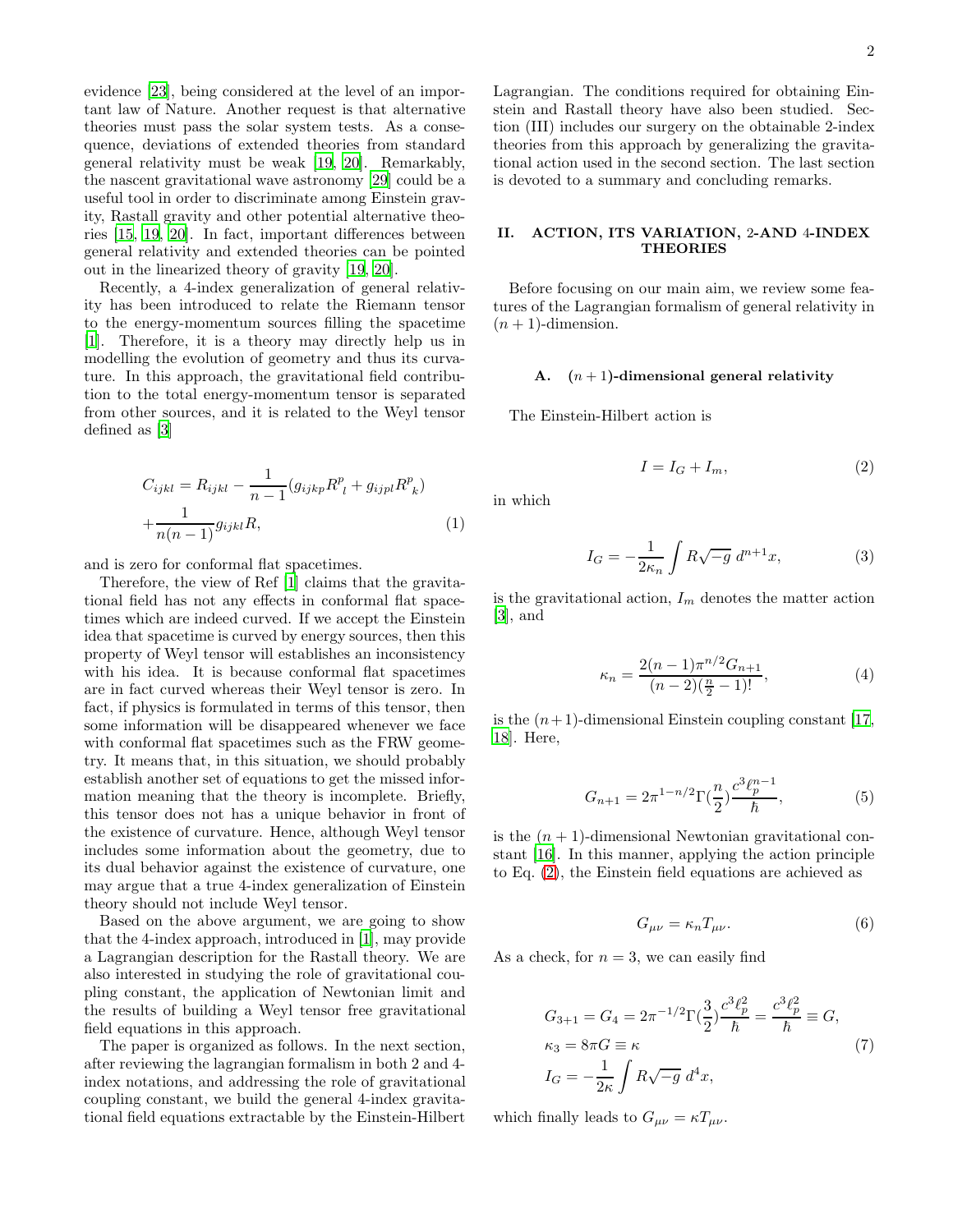### <span id="page-2-3"></span>The Newtonian limit

For a space with  $n$  dimension, the Poisson equation, corresponding to the Newtonian potential  $\phi$  and energy density  $\rho$ , is written as [\[2,](#page-6-1) [17,](#page-7-9) [18\]](#page-7-10)

$$
\nabla^2 \phi = \frac{2G_{n+1} \pi^{n/2}}{\left(\frac{n}{2} - 1\right)!} \rho.
$$
 (8)

Moreover, the Newtonian limit is evaluated by using the [\[2\]](#page-6-1)

$$
R_{00} = \nabla^2 \phi,\tag{9}
$$

relation, for which Eq. [\(6\)](#page-1-1) implies [\[2\]](#page-6-1)

$$
R_{00} = \left(\frac{n-2}{n-1}\right) \kappa_n \rho, \tag{10}
$$

where in accordance with the properties of the Newtonian limit, the pressure contribution has been ignored [\[2\]](#page-6-1). Now, combining the above equations with each other, one can easily reach at Eq. [\(4\)](#page-1-2). Thus, if a 4-index theory of gravity is available, then contracting the field equations and by using the resulting 2-index field equations, one can find  $R_{00}$  and thus the gravitational coupling constant of the primary 4-index theory.

### B. 4-index notation, general remarks and the role of gravitational coupling constant

Since  $R = g^{jl}g^{mn}R_{mjnl}$ , by defining the 4-index metric  $g_{ijkl}$  as  $g_{ijkl} = g_{ik}g_{jl} - g_{il}g_{jk}$  which has the same symmetry as that of the Reimann tensor  $[1, 2]$  $[1, 2]$  $[1, 2]$ , one obtains

<span id="page-2-0"></span>
$$
R = g^{ik}g^{jl}R_{ijkl} = \frac{1}{n}g^{ik}g^{jl}g_{ijkp}R^{p}_{\ l} \qquad (11)
$$

$$
= \frac{1}{n}g^{ik}g^{jl}g_{ijpl}R^{p}_{\ k} = \frac{1}{n(n+1)}g^{ik}g^{jl}g_{ijkl}R,
$$

which helps us in generalizing Eq. [\(3\)](#page-1-3) as [\[1](#page-6-0)]

<span id="page-2-1"></span>
$$
I_G = -\frac{1}{2\eta_n} \int g^{ik} g^{jl} (A + B + C + D) \sqrt{-g} \, d^{n+1} x, \tag{12}
$$

where

<span id="page-2-7"></span>
$$
A = aR_{ijkl} \tag{13}
$$
  
\n
$$
B = mg_{ijkp}R_l^p
$$
  
\n
$$
C = mg_{ijpl}R_k^p
$$
  
\n
$$
D = dg_{ijkl}R,
$$

and  $a, m$ , and  $d$  are unknown Lagrangian coefficients evaluated later. In Ref [\[1\]](#page-6-0), for both the  $g_{ijkp}R_{l}^{p}$  and

 $g_{ijpl}R^p_{\ k}$  terms, author assumed the same coefficient  $(m)$ .  $g_{ijp}$   $\mu$   $\kappa$  k eerins, althor assumed the same coefficients  $(m)$ .<br>But, since  $g_{ijkp}R^{p}_{\ l} \neq g_{ijpl}R^{p}_{\ k}$ , their coefficients can be different in general. We will study some consequences of this case in the next section.

Now, using Eq. [\(11\)](#page-2-0), one can see Eq. [\(3\)](#page-1-3) is recovered if we have either

<span id="page-2-5"></span>
$$
n[2m + (n+1)d] + a = 1
$$
  
\n
$$
\eta_n = \kappa_n,
$$
\n(14)

or

<span id="page-2-4"></span>
$$
\eta_n \equiv \frac{\kappa_n}{\alpha},\tag{15}
$$

where  $\alpha \equiv \frac{1}{n[2m+(n+1)d]+a}$ . While the first case claims that the gravitational coupling constant in 4-index generalization of Einstein theory  $(\eta_n)$  is the same as  $\kappa_n$ , the second case indicates that  $\eta_n$  differs from  $\kappa_n$ . Therefore, the definition of gravitational coupling constant has a key role in getting a 4-index theory.

Finally, in similarity with the definition of Ricci tensor  $(R_{jl} = g^{ik} R_{ijkl})$ , and just the same as Ref [\[1](#page-6-0)], we assume that there is a 4-index generalized energy-momentum tensor  $T_{ijkl}$  satisfying the  $T_{jl} = g^{ik}T_{ijkl}$  condition, in which  $T_{jl}$  is the ordinary 2-index energy-momentum tensor representing all sources filling the background and obtainable by applying the action principle to the matter Lagrangian, i.e. [\[1](#page-6-0)]

<span id="page-2-2"></span>
$$
2\delta I_m = \int T_{jl}\delta g^{jl}\sqrt{-g} \, d^{n+1}x \tag{16}
$$
\n
$$
= \int T_{ijkl} g^{ik}\delta g^{jl}\sqrt{-g} \, d^{n+1}x.
$$

#### Action variation and 4-index theory

Following the method of Ref [\[1\]](#page-6-0), the variation of action [\(12\)](#page-2-1) leads to

<span id="page-2-6"></span>
$$
\delta I_G = -\frac{1}{2\eta_n} \int g^{ik} \left[ (m(n-1) + a)\delta R_{ik} + \delta g^{jl} \right]
$$
  
\n
$$
aR_{ijkl} + m(g_{ijkp}R^p_{l} + g_{ijpl}R^p_{k})
$$
  
\n
$$
+ (d - \frac{a + 2mn + dn(n+1)}{2n})g_{ijkl}R
$$
  
\n
$$
+ (m + nd)\delta(g_{ik}R)\sqrt{-g} d^{n+1}x.
$$
 (17)

The integral of  $g^{ik}\delta R_{ik}$  will be vanished [\[1\]](#page-6-0), and the coefficient of the  $\delta(g_{ik}R)$  will be zero whenever  $m = -dn$ , the primary and simple case studied in [\[1\]](#page-6-0). In this manner, combining this result with Eq. [\(16\)](#page-2-2), one reaches at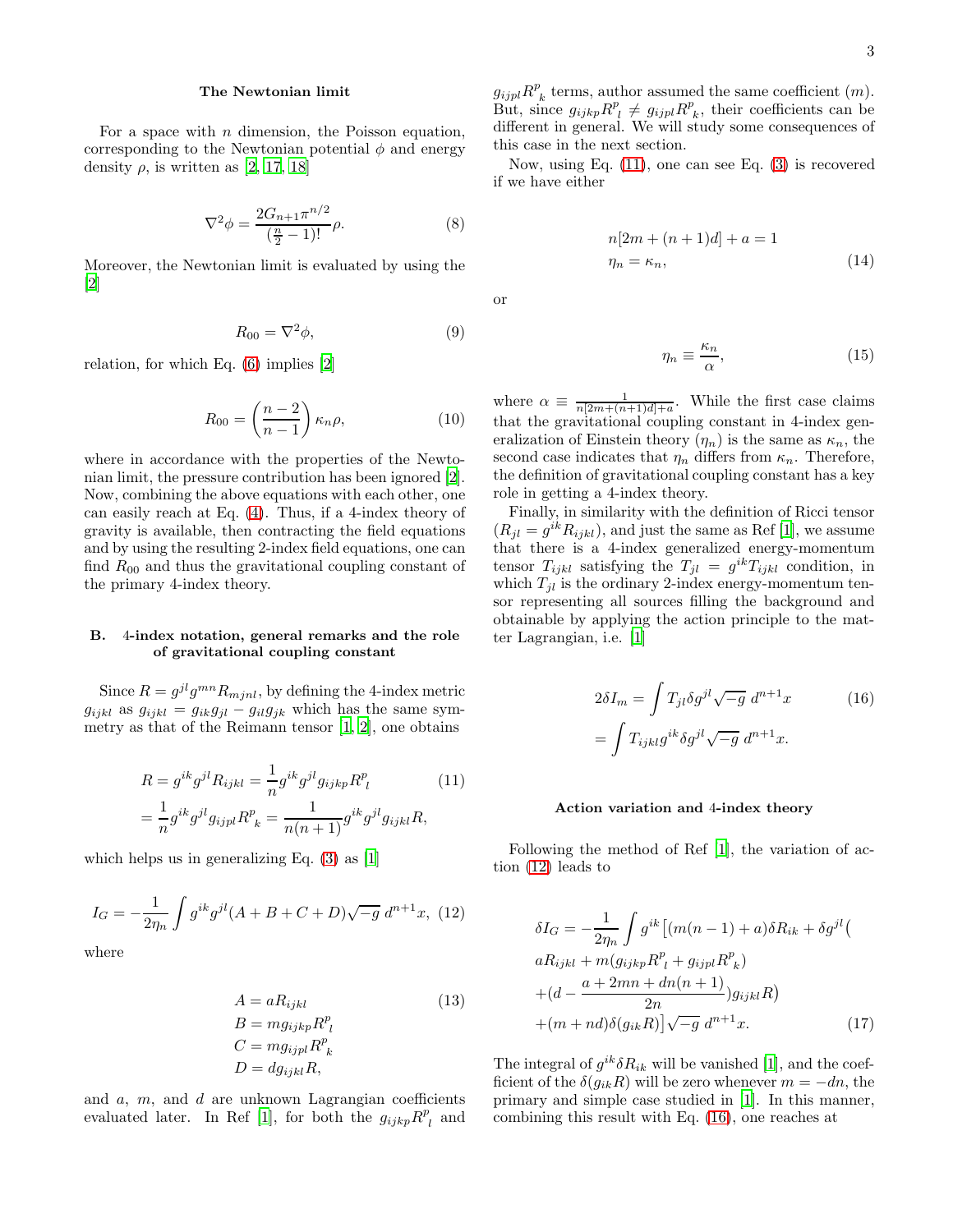$$
G_{ijkl} \equiv \left[aR_{ijkl} - nd(g_{ijkp}R^{p}_{\ l} + g_{ijpl}R^{p}_{\ k})\right] + \left(\frac{dn(1+n) - a}{2n}\right)g_{ijkl}R\right] = \eta_{n}T_{ijkl}.
$$
 (18)

Now, using Eq. [\(1\)](#page-1-4), we can rewrite this equation as

<span id="page-3-4"></span>
$$
G_{ijkl} = [aC_{ijkl} + F_{ijkl}] = \eta_n T_{ijkl},
$$
  
\n
$$
F_{ijkl} = \frac{a - n(n - 1)d}{n - 1} (g_{ijkp} R^p_{\ l} + g_{ijpl} R^p_{\ k})
$$
 (19)  
\n
$$
+ \frac{n + 1}{2n(n - 1)} [dn(n - 1) - a] g_{ijkl} R.
$$

#### The Weyl free case

The above result indicates that the field equations will be free of Weyl tensor whenever  $a = 0$  leading to

<span id="page-3-0"></span>
$$
G_{ijkl} = F_{ijkl}^{(a=0)} = \eta_n T_{ijkl}.
$$
 (20)

In this manner, since we assumed that  $T_{jl}$  includes all sources filling the background, we do not need additional terms to cancel the Weyl tensor. Additionally, although  $F_{ijkl}$  is completely determinable by the Ricci tensor and metric, we cannot find the 4-index energy-momentum tensor unless we have relation between  $T_{il}$  and Ricci tensor meaning that we should decide about the desired 2 index theory.

#### General Relativity

The contraction of Eq. [\(20\)](#page-3-0) leads to

<span id="page-3-1"></span>
$$
G_{jl} = \frac{\eta_n}{n(1-n)d} T_{jl},\tag{21}
$$

nothing but the Einstein field equations with the coupling constant  $\frac{\eta_n}{n(1-n)d}$ . Now, comparing this equation with  $(6)$ , we can easily see that the results of  $(II A)$  is also valid here for  $\frac{\eta_n}{n(1-n)d} = \kappa_n$ , a result also compatible with Eq. [\(15\)](#page-2-4). Therefore, this analysis cannot give us the values of  $\eta_n$  and d meaning that their values should be evaluated from other parts. In fact, this analysis shows that the Newtonian limit and the  $d = -\frac{m}{n}$  constraint are enough to recover the Einstein field equations whenever the 4-index equations are Weyl free. As an example, if  $\eta_n \equiv \kappa_n$ , then we should have  $n(n-1)d = -1$  in full agreement with Eq. [\(14\)](#page-2-5) and Ref [\[1](#page-6-0)].

In order to find  $T_{ijkl}$  and  $\eta_n$ , we remind that 4-index energy-momentum tensor should meet the  $T_{jl} = g^{ik} T_{ijkl}$ condition. One can use Eqs. [\(20\)](#page-3-0) and [\(21\)](#page-3-1) in order to see that only if  $n(1 - n)d = 1$  and

<span id="page-3-3"></span>
$$
T_{ijkl} = (22)
$$
  
\n
$$
\frac{1}{n-1} (g_{ijkp} T_l^p + g_{ijpl} T_k^p) - \frac{1}{n(n-1)} g_{ijkl} T,
$$

then the  $T_{jl} = g^{ik}T_{ijkl}$  condition is met in agreement with Ref [\[1](#page-6-0)]. In this situation, from the  $\frac{\eta_n}{n(1-n)d} = \kappa_n$ relation, we automatically reach at  $\eta_n = \kappa_n$ . Moreover, inserting the above results into Eq. [\(20\)](#page-3-0), we easily get [\[1](#page-6-0)]

$$
B_{ijkl} \equiv F_{ijkl}^{(a=0, n(1-n)d=1)} = -\frac{n+1}{2n(n-1)} g_{ijkl} R
$$

$$
+\frac{1}{n-1} (g_{ijkp} R^p_{\ l} + g_{ijpl} R^p_{\ k}) = \kappa_n T_{ijkl}.
$$
 (23)

which meets [\[1\]](#page-6-0)

<span id="page-3-6"></span>
$$
G_{jl} = g^{ik} B_{ijkl}.
$$
 (24)

We see that the  $T_{jl} = g^{ik} T_{ijkl}$  condition together with the Newtonian limit automatically give us the value of  $d$ leading to  $\eta_n = \kappa_n$ . Now, since the energy-momentum conservation law is met by  $T_{jl}$  in Einstein theory, one can obtain

$$
\nabla_i T^i_{jkl} =
$$
\n
$$
\frac{1}{n-1} \left[ (T_{jl;k} - T_{jk;l}) - \frac{1}{n} (g_{jl} T_{,k} - g_{jk} T_{,l}) \right].
$$
\n(25)

Bearing the Einstein field equations and Eq. [\(20\)](#page-3-0) in mind and using the above result, one finds

$$
\nabla_i T^i_{jkl} = \frac{1}{\kappa_n} \nabla_i G^i_{jkl} =
$$
\n
$$
\frac{1}{\kappa_n (n-1)} \left[ (R_{jl;k} - R_{jk;l}) + \frac{1}{2n} (g_{jk} R_{,l} - g_{jl} R_{,k}) \right],
$$
\n(26)

which is not always zero [\[1\]](#page-6-0). Therefore, this study shows that while there is no non-minimal mutual interaction between the geometry and matter fields in 2-index general relativity (or equally  $T^i_{j;i} = 0$ ), its 4-index generalization admits a non-minimal coupling between them meaning that the divergence of the 4-index energy-momentum tensor is not always zero.

#### <span id="page-3-5"></span>C. Some notes on the  $m \neq -nd$  case

Here, we want to address the results of the  $m \neq -nd$ case. Let us focus on the last term of Eq. [\(17\)](#page-2-6). In fact, whenever  $m \neq -nd$ , then since  $g^{ik}g_{ik} = n + 1$ , we have

<span id="page-3-2"></span>
$$
g^{ik}\delta(g_{ik}R) = \delta(g^{ik}g_{ik}R) - (\delta g^{ik})Rg_{ik}
$$
  
=  $(n+1)\delta R - Rg_{jl}\delta g^{jl}$ , (27)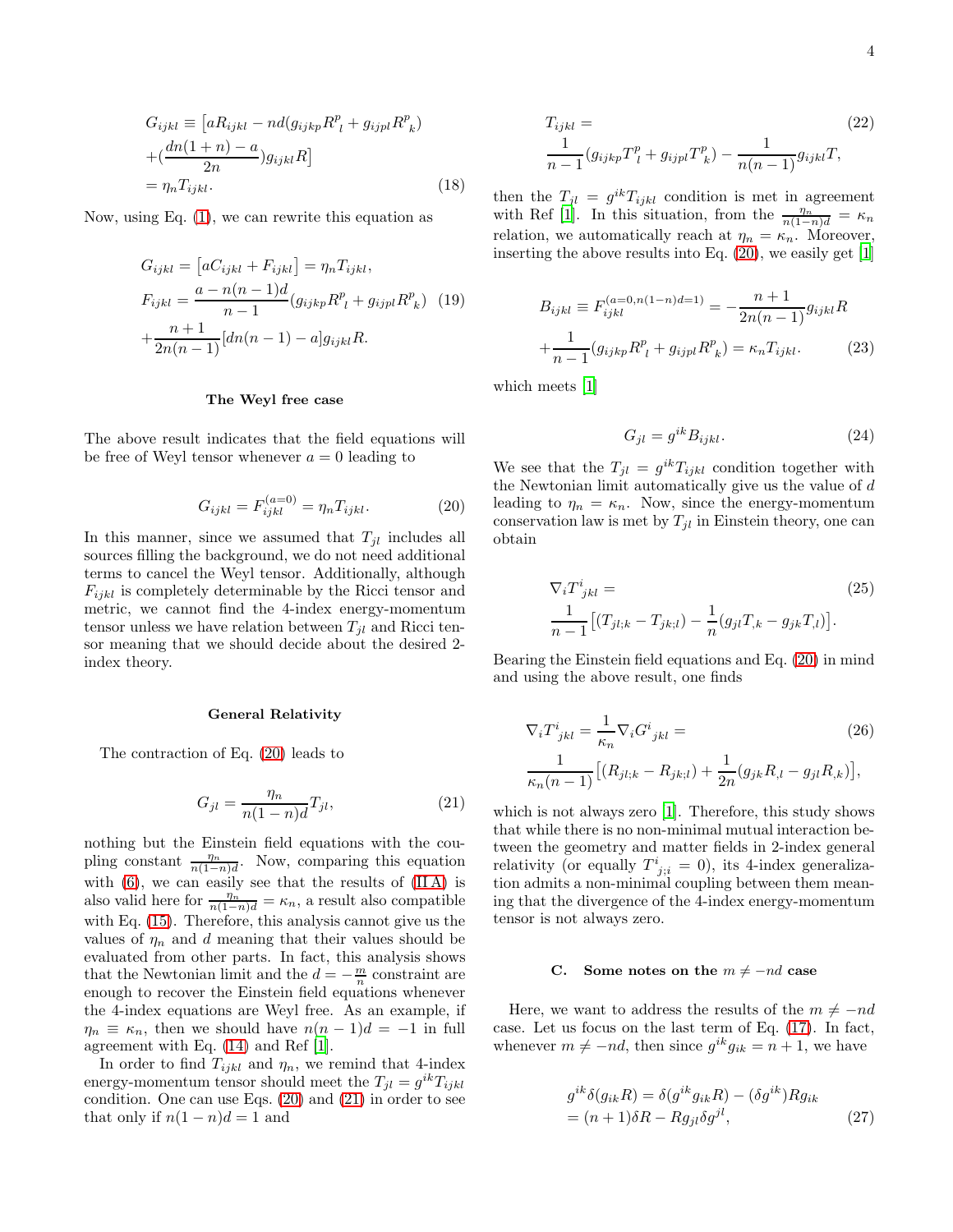Now, because  $\delta R \to G_{jl}\delta g^{jl} = g^{ik}B_{ijkl}\delta g^{jl}$ , and  $g_{jl} =$  $\frac{1}{n}g_{ijkl}g^{ik}$ , the last term of Eq. [\(27\)](#page-3-2) leads to

$$
g^{ik}\delta(g_{ik}R) = g^{ik}[(n+1)B_{ijkl} - R\frac{1}{n}g_{ijkl}]\delta g^{jl}, \quad (28)
$$

apart of the usual surface term which is the result of the  $\delta R$  term and will be zero at infinity [\[1](#page-6-0)[–3\]](#page-6-2). In this manner, bearing Eq. [\(1\)](#page-1-4) in mind, one finally reaches at

<span id="page-4-0"></span>
$$
G_{ijkl} \equiv [aC_{ijkl} + \mathbb{F}_{ijkl}] + (m + nd)(n + 1)B_{ijkl}
$$
  
=  $\eta_n T_{ijkl}$ , (29)  

$$
\mathbb{F}_{ijkl} = (m + \frac{a}{n-1})(g_{ijkp}R^p + g_{ijpl}R^p_k)
$$

$$
-(\gamma + \frac{a}{n(n-1)})g_{ijkl}R.
$$

$$
\gamma \equiv \frac{(dn + 2m)(1 + n) + a}{2n}.
$$

Now, contracting this equation  $(g^{ik}G_{ijkl} = \eta_n g^{ik}T_{ijkl} =$  $\eta_n T_{jl}$ , we find out

<span id="page-4-1"></span>
$$
G_{jl} + \Xi_n \lambda R g_{jl} = \Xi_n T_{jl},
$$
  
\n
$$
\lambda = \frac{m(n+1) - 2\gamma n + a}{2\eta_n},
$$
  
\n
$$
\Xi_n = \frac{\eta_n}{a + n(m + nd(n+1))},
$$
\n(30)

leading to  $R(4\Xi_n\lambda - 1) = \Xi_nT$ , the trace of field equations. The above field equations are indeed the Rastall field equations in which  $\lambda$  and  $\Xi_n$  denote the Rastall constant and Rastall gravitational coupling constant, respectively [\[4\]](#page-6-3). It is also worthwhile mentioning that the  $T^i_{\;j;i} = 0$  condition is not met by the Rastall theory claiming that the geometry and matter fields are coupled with each other in a non-minimal way [\[4,](#page-6-3) [5](#page-6-8)]. It should be noted that since we face with Rastall field equations in which  $\Xi_n$  is the gravitational coupling constant, replacing  $\kappa_n$  with  $\Xi_n$  in Eq. [\(15\)](#page-2-4), one can reach the above results.  $\lambda$  and  $\Xi_n$  are also connected to each other by considering the Newtonian limit of the Rastall theory  $[4]$ as  $\frac{\Xi_n}{4\Xi_n\lambda-1}(3\Xi_n\lambda-\frac{1}{2})=\frac{\kappa_n}{2}$ . This result can also be obtained by following the recipe introduced in [\(II A\)](#page-2-3). It finally leads to  $\eta_n = \frac{4m - n(8\gamma + d(n+1)) + 2a}{10m - n(12\gamma + d(n+1)) + 5}$  $\frac{4m-n(8\gamma+a(n+1))+2a}{10m-n(12\gamma+d(n+1))+5a}\kappa_n$  which clearly indicates that we do not have always  $\eta_n = \kappa_n$  [\[4](#page-6-3)]. The Newtonian limit indeed helps us in finding relation between  $\Xi_n$  with  $G$ .

It is also easy to check that for  $m = -nd$ , we get  $\lambda = 0$ and thus the Einstein field equations are recovered (for which  $\Xi_n = \kappa_n$ , as a desired result in full agreement with previous achievements. Therefore, in this manner, the contraction of the 4-index field equations automatically presents a mutual interaction between geometry and matter field, i.e.  $T_{\mu\nu}^{\;\;\mu} = \lambda R_{,\mu}$ .

Field equations [\(29\)](#page-4-0) will also become Weyl free whenever  $a = 0$ . In this manner, bearing the recipe led to Eq.  $(22)$  in mind, one can use Eq.  $(30)$  and the trace of field equations to find  $B_{ijkl}$  and  $\mathbb{F}_{ijkl}$  which finally leads to  $T_{ijkl}$ .

# III. A MORE GENERAL LAGRANGIAN

Here, after introducing a generalization to Eq. [\(13\)](#page-2-7), we introduce another 4-index generalization for Rastall theory based on the  $m = -nd$  case. Some results of the Weyl tensor free theory are also discussed.

#### A. Action and its variation

As we addressed previously, since  $g_{ijkp}R_{l}^{p} \neq g_{ijpl}R_{k}^{p}$ , their coefficients can be different in general. Here, considering different coefficients for these terms, we are going to study some consequences of the resulting action. Let us consider a more general form for action [\(12\)](#page-2-1) by generalizing Eq. [\(13\)](#page-2-7) as

<span id="page-4-2"></span>
$$
A = aR_{ijkl},
$$
  
\n
$$
B = mg_{ijkp}R^{p}_{\ l},
$$
  
\n
$$
C = cg_{ijpl}R^{p}_{\ k},
$$
  
\n
$$
D = dg_{ijkl}R,
$$
  
\n(31)

where c (the same as  $a, m$ , and  $d$ ) is an unknown Lagrangian coefficient. In this situation, Eqs. [\(14\)](#page-2-5) and [\(15\)](#page-2-4) are modified as

$$
n[m + c + (n+1)d] + a = 1
$$

$$
\eta_n = \kappa_n,
$$
 (32)

and

$$
\eta_n \equiv \frac{\kappa_n}{\beta},\tag{33}
$$

in which  $\beta \equiv \frac{1}{n[m+c+(n+1)d]+a}$ , respectively. The action variation also leads to

$$
\delta I_G = -\frac{1}{2\eta_n} \int g^{ik} \left[ (cn - m + a) \delta R_{ik} + \delta g^{jl} \right]
$$
  
\n
$$
aR_{ijkl} + m g_{ijkp} R^p_{\ l} + c g_{ijpl} R^p_{\ k} \qquad (34)
$$
  
\n
$$
+ (d - \frac{1}{2n\beta}) g_{ijkl} R \right) + (m + nd) \delta(g_{ik} R) \sqrt{-g} \ d^{n+1} x,
$$

and thus

$$
G_{ijkl} \equiv \left[aR_{ijkl} - ndg_{ijkp}R^{p}_{\ l} + cg_{ijpl}R^{p}_{\ k}\right] + \left(\frac{n(d-c) - a}{2n}\right)g_{ijkl}R\right]
$$

$$
= \eta_n T_{ijkl}, \tag{35}
$$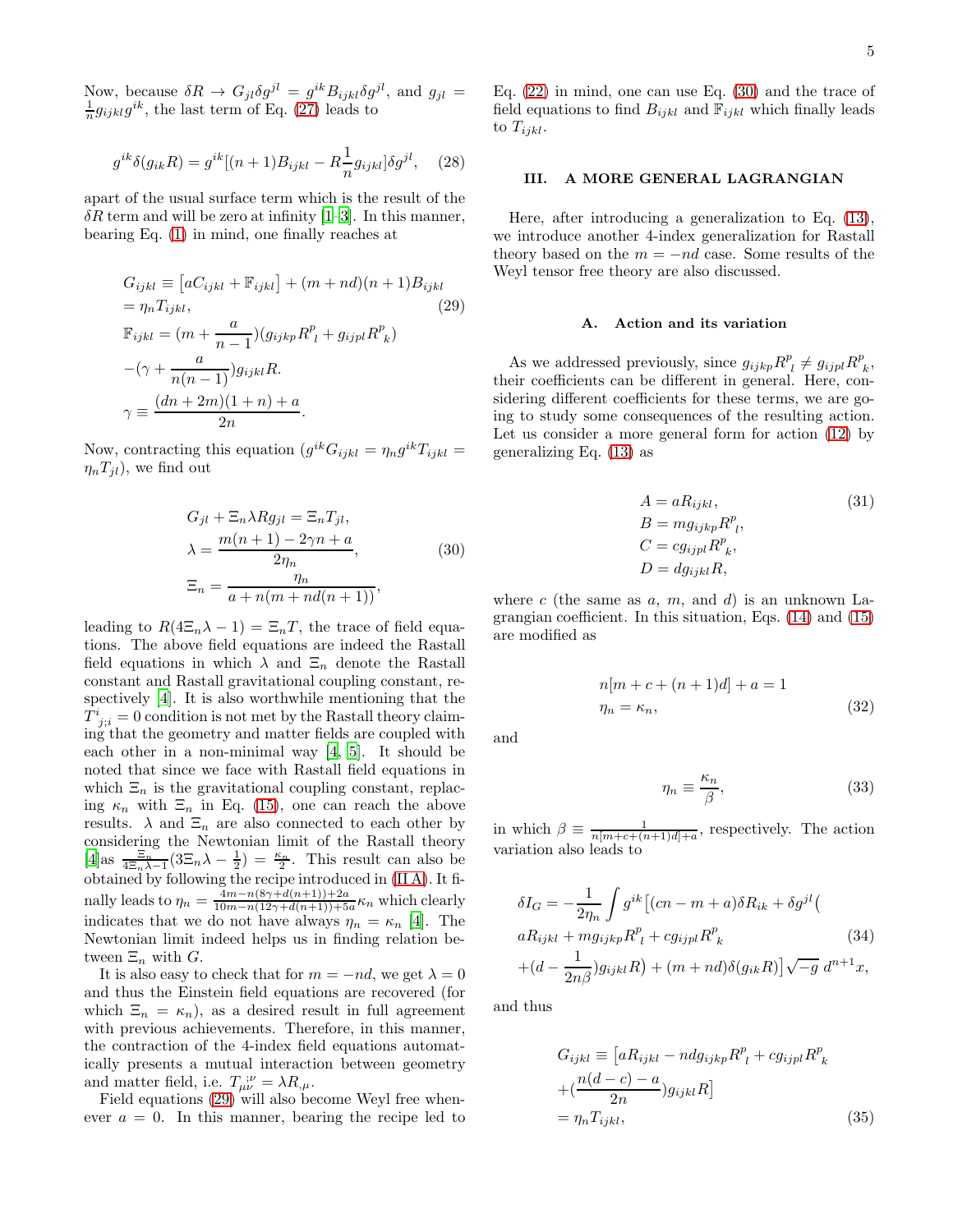where, as the previous section, we considered the  $m =$  $-nd$  case for which the  $\delta(g_{ik}R)$  term is eliminated. Now, bearing the Weyl tensor [\(1\)](#page-1-4) in mind, we can finally reach

<span id="page-5-0"></span>
$$
G_{ijkl} = [aC_{ijkl} + \mathcal{F}_{ijkl}] = \eta_n T_{ijkl},
$$
  
\n
$$
\mathcal{F}_{ijkl} = f_1 g_{ijkp} R^p_{\ l} + f_2 g_{ijpl} R^p_{\ k} + f_3 g_{ijkl} R.
$$
\n(36)

Here,

$$
f_1 \equiv \frac{a - n(n-1)d}{n-1}, \ f_2 \equiv \frac{a + c(n-1)}{n-1},
$$

$$
f_3 \equiv \frac{n(d-c)(n-1) - a(n+1)}{2n(n-1)}, \tag{37}
$$

and it is easy to see that Eq. [\(19\)](#page-3-4) is recovered at the appropriate limit of  $c = -nd$ .

# B. Rastall theory

In the general framework of extended gravity, which has been discussed in the Introduction of this paper, a renewed interest in the literature has been recently gained by the theory proposed by P. Rastall in 1972 [\[4](#page-6-3)]. In fact, Rastall theory of gravity presents various good behaviors. It seems consistent with the Universe age and with the Hubble parameter [\[30](#page-7-12)], with the helium nucleosynthesis [\[31](#page-7-13)] and with the gravitational lensing phenomena [\[32](#page-7-14)]. It permits an alternative description for the matter dominated era with respect to general relativity [\[33](#page-7-15)]. Such observational evidences enabled cosmologists to study the various cosmic eras in the framework of Rastall gravity [34 - 39]. In addition, Rastall gravity should not present the entropy and age problems of standard cosmology [\[40\]](#page-7-16). As we previously stressed, the fundamental issue concerning Rastall gravity is the presence of a non-divergence-free energy-momentum. For the sake of completeness, we recall that also the so called curvature-matter non-minimal theory of gravity shows a similar behavior because also in this theory the matter and geometry are coupled to each other in such a way that the ordinary-energy momentum conservation law is not met [\[5](#page-6-8)[–7](#page-6-9), [40](#page-7-16)[–42\]](#page-7-17).

Now, let us restart our discussion. In general, since  $g^{ik}C_{ijkl} = 0$ , by contracting Eq. [\(36\)](#page-5-0), we can obtain

<span id="page-5-2"></span>
$$
G_{jl} + \Xi_n \lambda R g_{jl} = \Xi_n T_{jl},\tag{38}
$$

as the most general obtainable 2-index field equations. As the previous section,  $\Xi_n$  and  $\lambda$  denote the Rastall constant and Rastall gravitational coupling constant, respectively, but here, they are evaluated as

<span id="page-5-1"></span>
$$
\Xi_n \equiv \frac{\eta_n}{a - n^2 d - c},
$$
\n
$$
\lambda \equiv \frac{1 - n}{2\eta_n} [c + nd].
$$
\n(39)

Once again, we see that the contraction of 4-index theory guides us in general to a non-minimal interaction between geometry and matter fields in the Rastall way.

We can also easily see that the  $c = m = -nd$  case (or equally  $\lambda = 0$ ) leads to the Einstein field equations. Therefore, as an expected result, the Einstein case can be considered as the subclass  $(c = m = -nd)$  of the Lagrangian introduced here [\(31\)](#page-4-2), and thus this section. The Newtonian limit of the Rastall theory implies  $\frac{\Xi_n}{4\Xi_n\lambda-1}(3\Xi_n\lambda-\frac{1}{2}) = \frac{\kappa_n}{2}$  [\[4](#page-6-3)], combined with Eq. [\(39\)](#page-5-1) to obtain  $\eta_n = \frac{(a-n^2d-c)[c(3-2n)+d(2-n)-a]}{c(4-3n)+dn(3-2n)-a}$  $\frac{(a-c)(c(s-2n)+a(s-n)-a)}{c(4-3n)+dn(3-2n)-a} \kappa_n$  indicating that we do not have always  $\eta_n = \kappa_n$ . Therefore, even for  $m = -nd$ , the 4-index formalism, introduced in Ref [\[1\]](#page-6-0), can provide a Lagrangian description for Rastall theory [\[9,](#page-6-5) [12,](#page-6-10) [13\]](#page-6-6).

# The Weyl free case  $(a = 0)$

In this manner  $(a = 0)$ , and can finally find  $T_{ijkl}$  by using Eq. [\(38\)](#page-5-2) and the definition of  $\mathcal{F}_{ijkl}$  as

<span id="page-5-3"></span>
$$
T_{ijkl} = -\frac{[f_1 g_{ijkp} T_l^p + f_2 g_{ijpl} T_k^p - f_4 g_{ijkl} T]}{n^2 d + c}, \quad (40)
$$

where

$$
f_4 \equiv \frac{1}{4\Xi_n \lambda - 1} \left(\frac{2c + n(d-c)}{-2(n^2d + c)} [f_1 + f_2]^{a=0} - f_3^{a=0}\right) (41)
$$

If we want to obtain the same  $T_{ijkl}$  as that of the Einstein case [\(22\)](#page-3-3), then the Lagrangian coefficients are constrained by

$$
f_1^{a=0} = f_2^{a=0} = n f_4 = -\frac{n^2 d + c}{n - 1},
$$
 (42)

leading to  $c = -nd$ . As we saw in previous section, the  $m = c = -nd$  case can only cover the Einstein field equations. Therefore, although both the Rastall and Einstein theory has the same  $T_{il}$  [\(16\)](#page-2-2), and they can be classified as the subclasses of one Lagrangian with the same  $T_{jl}$ meeting Eq. [\(16\)](#page-2-2), their 4-index energy-momentum tensor is different. A difference which is the result of the existence of a non-minimal mutual interaction between the geometry and matter fields in Rastall theory.

It is also worthwhile mentioning that the  $T_{jl} = g^{ik} T_{ijkl}$ condition is satisfied whenever we have  $c = nf_4$  leading to  $c = \frac{dn}{n-2}$ . Inserting this result into Eq. [\(39\)](#page-5-1), one easily finds  $\Xi_n = \frac{\eta_n(2-n)}{nd(n(n-2)+1)}$  and  $\lambda = \frac{nd(n-1)^2}{2\eta_n(2-n)}$  $\frac{na(n-1)}{2\eta_n(2-n)}$ . This achievement indicates that the gravitational coupling constant of 4-index Rastall theory  $(\eta_n)$  differs from that of the ordinary 2-index Rastall theory  $(\Xi_n)$ , a result in agreement with subsection (IIC). Thus, these coupling constants will be the same only if we have  $d = \frac{2-n}{n(n(n-2)+1)}$  leading to  $c = \frac{1}{n(2-n)-1}$ .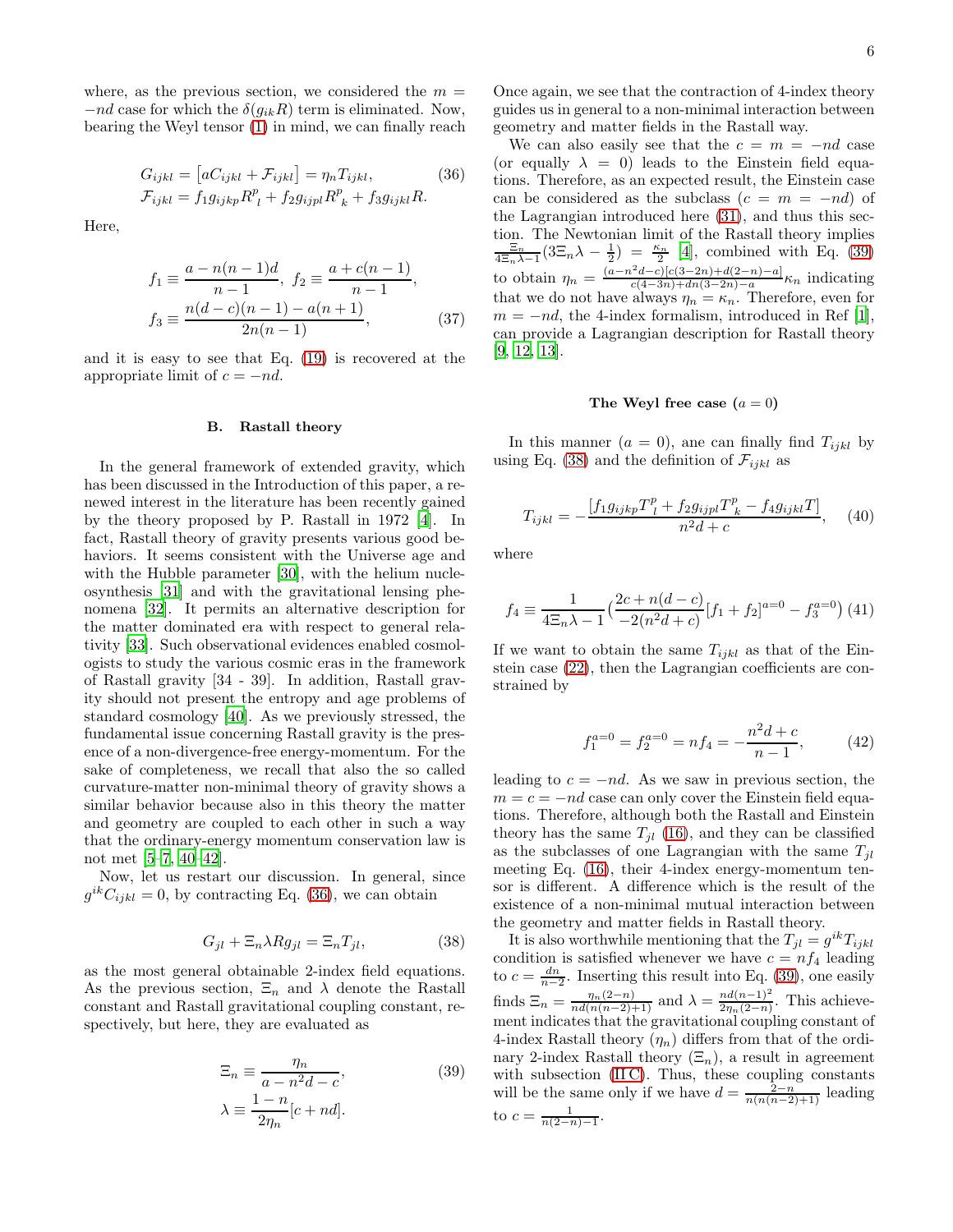Just the same as the Einstein case, Eq. [\(40\)](#page-5-3) indicates that we have not always  $\nabla_i T^i_{jkl} = 0$ , meaning that there is also a non-minimal coupling between the geometry and matter fields in 4-index generalization of Rastall theory, a result in accordance with the Rastall hypothesis [\[4](#page-6-3)]. In fact, since  $T^i_{j;i} = \lambda R_{,j} = \frac{\Xi_n \lambda}{4\Xi_n \lambda - 1} T_{,j}$  in Rastall theory [\[4\]](#page-6-3), by bearing the definition of  $\mathcal{F}_{ijkl}$  in mind [\(36\)](#page-5-0), and combining the energy-momentum conservation law of Rastall theory with Eqs. [\(36\)](#page-5-0) and [\(40\)](#page-5-3), one can easily check that

$$
\nabla_i G^i_{jkl} = \eta_n \nabla_i T^i_{jkl}.
$$
 (43)

Indeed, since  $a = 0$  leading to  $\mathcal{F}_{ijkl} = \eta_n T_{ijkl}$ , the validity of this result has been guaranteed. Therefore, just the same as the original Rastall theory [\[4\]](#page-6-3), the energymomentum conservation law is not always satisfied in the 4-index generalization of this theory.

### IV. CONCLUSION

In summary, our survey shows that although the  $d =$  $-\frac{m}{n}$  constraint is sufficient to recover the field equations of general relativity (Eqs. [\(24\)](#page-3-6) and [\(21\)](#page-3-1)), the fulfilment of the  $T_{jl} = g^{ik} T_{ijkl}$  requirement necessitates  $\eta_n = \kappa_n$ . It has been obtained that  $\nabla_i T^i_{jkl} \neq 0$  in general, meaning that a non-minimal coupling between geometry and matter fields is automatically allowed in 4-index approach, a result independent of the divergence amount of energymomentum tensor  $(T_{jl}^{\quad i'})$ . In addition, we also found out that the contraction of the 4-index field equations may in general bring us to a non-minimum interaction between geometry and matter field. It has also been obtained that, unlike the Einstein case, the gravitational coupling constant of 4-index Rastall theory  $(\eta_n)$  generally differs from that of the ordinary 2-index Rastall theory  $(\Xi_n)$ .

Besides, we addressed some general expressions for 4 index energy-momentum tensor, depending on the values of the Lagrangian coefficients, which can reduce to those of the Einstein and Rastall cases by choosing their related coefficients. Therefore, it should be noted that the 4 index energy-momentum tensor of Rastall differs from that of Einstein, while  $T_{jl}$  is evaluated from a unique

action principle in both theory (see Eq. [\(16\)](#page-2-2) and Ref [\[11\]](#page-6-4)). This difference is in line with the difference between the 2-index Rastall and Einstein theories.

We also found out that Rastall field equations can be obtained from Lagrangian [\(12\)](#page-2-1) if  $m \neq -nd$ , a result claiming that both the Rastall and Einstein theory are subclasses of one general Lagrangian. On the other hand, in the third section, generalizing the Lagrangian [\(12\)](#page-2-1), we could again get a 4-index generalization for the Rastall theory and thus a Lagrangian description of this theory. Moreover, although in our calculations  $m = -nd$ , we saw that the results of section (II) can be obtained as the special case  $(c = -nd)$  of this section. This result also indicates that both the Einstein and Rastall theory can be considered as the subclasses of one 4-index theory.

It is worthwhile to remind that  $i$ ) the Riemann tensor has a crucial role in the Riemannian geometry, and *ii*) the key point in writing the Lagrangian [\(12\)](#page-2-1) is Eq. [\(11\)](#page-2-0) giving us the some possibilities of writing R using the  $g^{ik}$ and  $g_{ijkp}$  metrics together with the Riemann tensor and its contracted form (the Ricci tensor). In the Riemannian geometry, there are also another curvature invariants built by the Reimann tensor such as the Kretschmann scalar [\[2](#page-6-1)] and the Carminati-McLenaghan invariants [\[43\]](#page-7-18). Hence, writing  $R$  (or equally, the Lagrangian of the geometrical part of the Einstein theory) in terms of other invariants, and by using the  $g_{ijkp}$  notion, one may get another Lagrangians instead of  $(12)$ . In this manner, one may find another 4-index field equations which should cover the Einstein field equations after contraction, and also the Newtonian gravity after taking the weak field limit. It was not our aim to study such possibilities, and can be considered as an interesting subject for the future works.

#### Acknowledgments

We are grateful to the anonymous reviewer for worthy hints and constructive comments. The work of H. Moradpour has been supported financially by Research Institute for Astronomy & Astrophysics of Maragha (RI-AAM).

- <span id="page-6-0"></span>[1] F. Moulin, Eur. Phys. J. C 77, 878 (2017).
- <span id="page-6-1"></span>[2] S. Weinberg, Gravitation and Cosmology (Wiley, New York, 1972).
- <span id="page-6-2"></span>[3] E. Poisson, A Relativist's Toolkit (Cambridge University Press, UK, 2004).
- <span id="page-6-3"></span>[4] P. Rastall, Phys. Rev. D 6, 3357 (1972)
- <span id="page-6-8"></span>[5] T. Koivisto, Class. Quant. Grav. 23, 4289 (2006).
- [6] O. Bertolami, C. G. Boehmer, T. Harko, F. S. N. Lobo, Phys. Rev. D 75, 104016 (2007).
- <span id="page-6-9"></span>[7] T. Harko, F. S. N. Lobo, Galaxies, 2, 410 (2014).
- [8] H. Moradpour, Y. Heydarzade, F. Darabi, I. G. Salako,

Eur. Phys. J. C 77, 259 (2017).

- <span id="page-6-5"></span>[9] V. Dzhunushaliev, H. Quevedo, Gravitation and Cosmology. 23, 280 (2017).
- [10] I. Licata, H. Moradpour, C. Corda, IJGMMP. 14, 1730003 (2017).
- <span id="page-6-4"></span>[11] F. Darabi, H. Moradpour, I. Licata, Y. Heydarzade, C. Corda, Eur. Phys. J. C 78, 25 (2018).
- <span id="page-6-10"></span>[12] L. L. Smalley, Il Nuovo Cimento B, 80, 42 (1984).
- <span id="page-6-6"></span>[13] R. V. d-Santos, J. A. C. Nogales, [arXiv:1701.08203.](http://arxiv.org/abs/1701.08203)
- <span id="page-6-7"></span>[14] J. M. Ezquiaga, M. Zumalacárregui, Phys. Rev. Lett. 119, 251304 (2017).